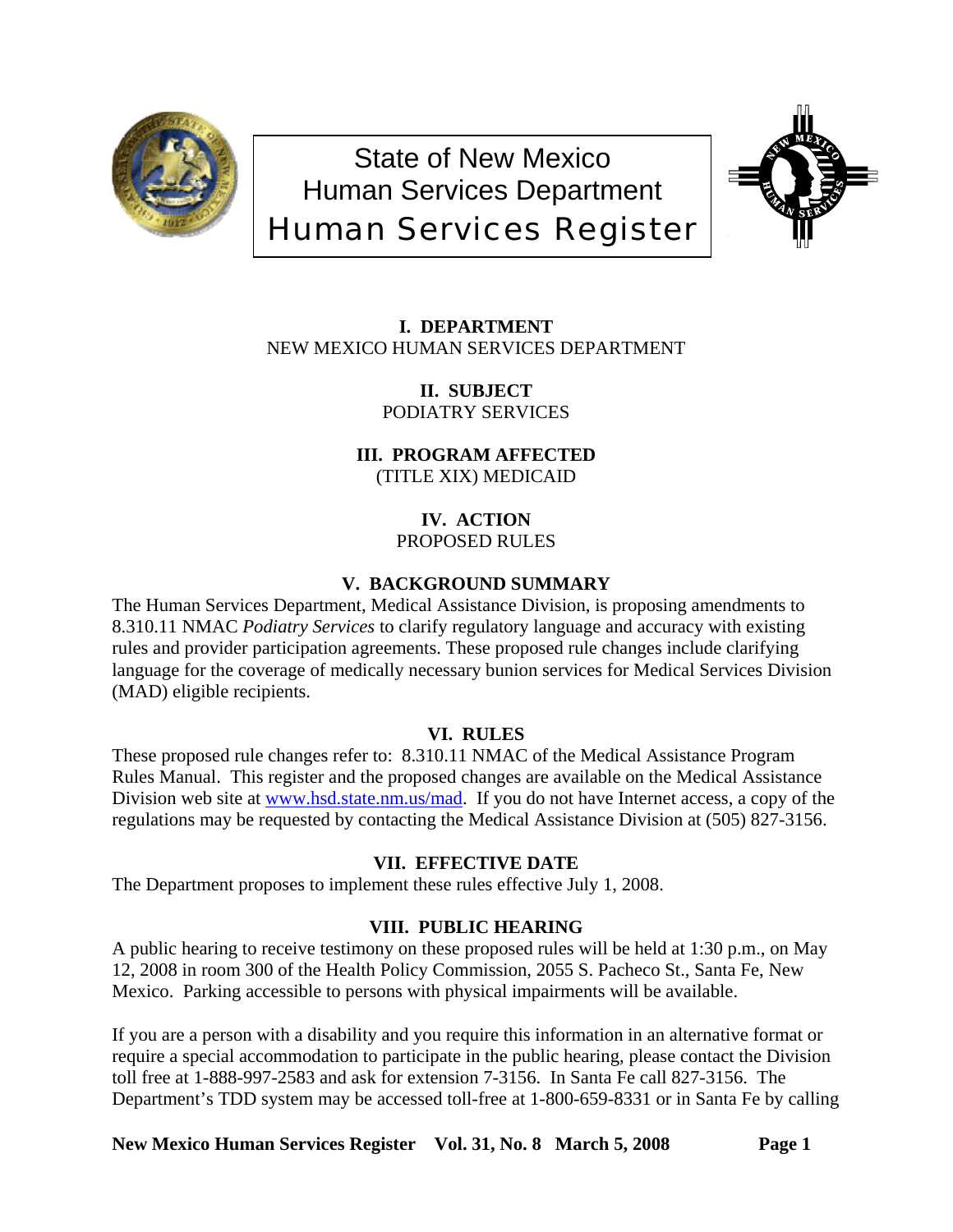827-3184. The Department requests at least ten (10) days advance notice to provide requested alternative formats and special accommodations.

### **IX. ADDRESS**

Interested persons may address written or recorded comments to:

Pamela S. Hyde, J.D., Secretary Human Services Department P.O. Box 2348 Santa Fe, New Mexico 87504-2348

These comments must be received no later than 5:00 p.m., on May 12, 2008. Written and recorded comments will be given the same consideration as oral comments made at the public hearing. Interested persons may also address comments via electronic mail to: [Magdalena.Romero@state.nm.us.](mailto:Magdalena.Romero@state.nm.us)

# **X. PUBLICATIONS**

Publication of these rules approved by:

PAMELA S. HYDE, J.D., SECRETARY HUMAN SERVICES DEPARTMENT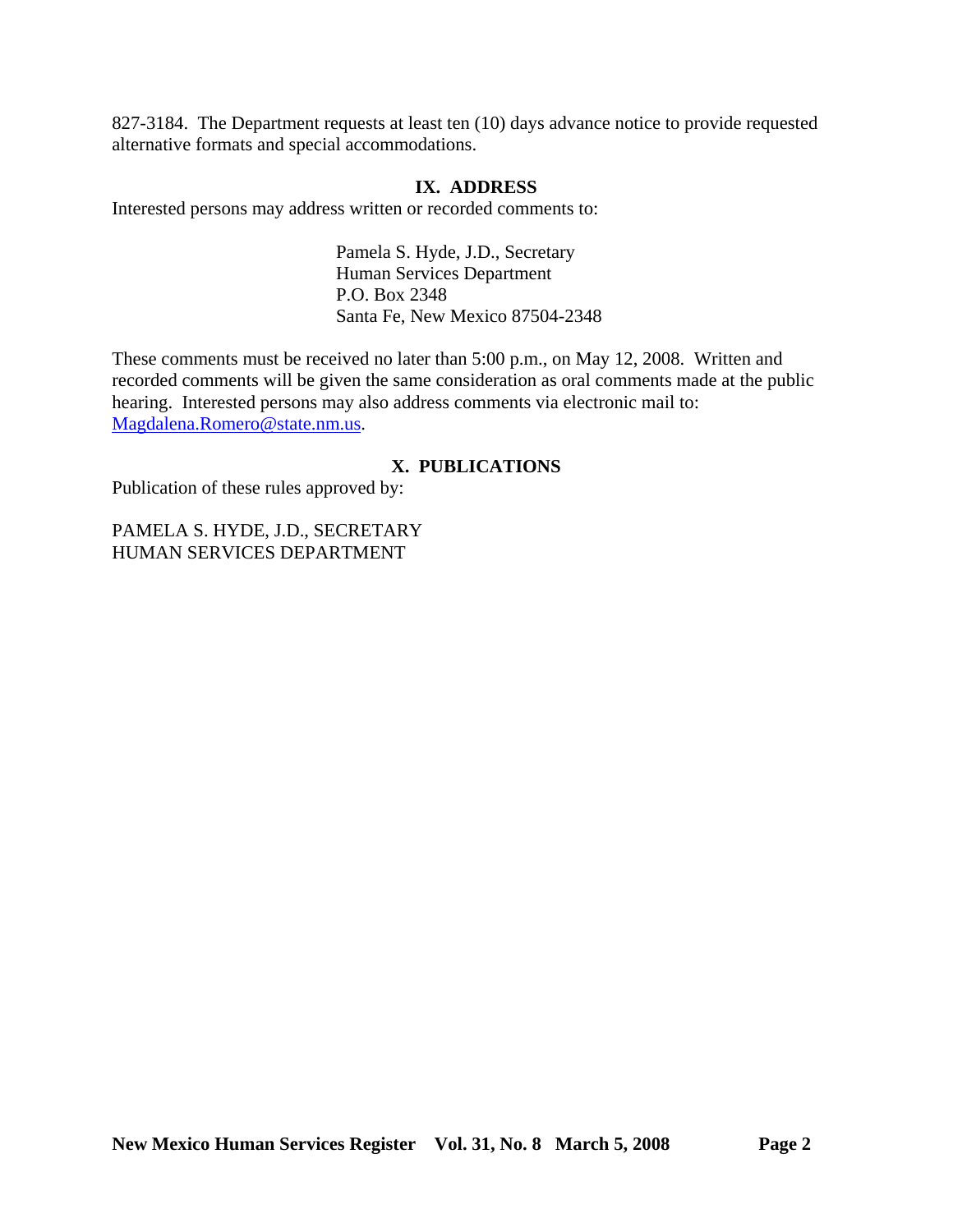#### **TITLE 8 SOCIAL SERVICES CHAPTER 310 HEALTH CARE PROFESSIONAL SERVICES PART 11 PODIATRY SERVICES**

**8.310.11.1 ISSUING AGENCY:** New Mexico Human Services Department (HSD). [8.310.11.1 NMAC – Rp, 8 NMAC 4.MAD.000.1, 7/1/04; A, 7/1/08]

**8.310.11.3 STATUTORY AUTHORITY:** The New Mexico medicaid program is administered pursuant to regulations promulgated by the federal department of health and human services under Title XIX of the Social Security Act, [as amended and by the state human services department pursuant to state statute] as amended, or state statute. See NMSA 1978 Section 27-2-12 et seq.

[8.310.11.3 NMAC - Rp 8, NMAC 4.MAD.000.3, 7/1/04; A, 7/1/08]

**8.310.11.6 OBJECTIVE:** The objective of these [regulations] rules is to provide [policies] instruction for the service portion of the New Mexico [medicaid program. These policies describe eligible providers, covered services, noncovered services, utilization review, and provider reimbursement] medical assistance programs. [8.310.11.6 NMAC – Rp 8, NMAC 4.MAD.000.6, 7/1/04; A, 7/1/08]

**8.310.11.8 MISSION STATEMENT:** The mission of the New Mexico medical assistance division (MAD) of HSD is to maximize the health status of [medicaid-eligible individuals] eligible recipients by furnishing payment for quality health services at levels comparable to private health plans. [8.310.11.8 NMAC – Rp 8, NMAC 4.MAD.002, 7/1/04; A, 7/1/08]

**8.310.11.9 PODIATRY SERVICES:** The New Mexico [medicaid program (medicaid)] MAD pays for medically necessary health services furnished to eligible recipients. To help New Mexico eligible recipients receive necessary services, MAD pays for covered services [furnished by podiatrists. This part describes eligible podiatric providers, types of services furnished by podiatrists that are covered by medicaid and general reimbursement methodology.].

[8.310.11.9 NMAC – Rp 8, NMAC 8 4.MAD.718.2, 7/1/04; A, 7/1/08]

#### **8.310.11.10 ELIGIBLE PROVIDERS:**

 [A. Upon MAD's approval of New Mexico medical assistance program provider participation applications licensed practitioners or facilities that meet applicable requirements are eligible to be reimbursed for furnishing covered services to medicaid recipients. Providers must be enrolled as medicaid providers before submitting a claim for payment to MAD claims processing contractor.

B. Once enrolled, providers receive and are responsible for maintenance of, a packet of information which includes medicaid program policies, billing instructions, utilization review instructions, and other pertinent material from MAD. To be eligible for medicaid reimbursement, providers are bound by MAD policies, procedures, billing instructions, reimbursement rates, and all audit, recoupment and withhold provisions unless superceded by federal law, federal regulation or the specific written approval of the MAD director.

C. The "practice of podiatry" is defined as engaging in that primary health care profession, the members of which examine, diagnose, treat, and prevent by medical, surgical and mechanical means ailments affecting the human foot and ankle and the structures governing their functions, but does not include amputation of the foot or the personal administration of a general anesthetic. See NMSA 1978 Section 61-8-2 (Repl. Pamp. 1991).]

A. Upon approval of a New Mexico medical assistance division provider participation agreement by MAD or its designee, licensed practitioners or facilities that meet applicable requirements are eligible to be reimbursed for furnishing covered services to eligible recipients. A provider must be enrolled before submitting a claim for payment to the MAD processing contractors. MAD makes available on the HSD/ MAD website, on other program-specific websites, or in hard copy format, information necessary to participate in health care programs administered by HSD or its authorized agents, including program rules, billing instructions, utilization review instructions, and other pertinent materials. Once enrolled, providers receive instruction on how to access these documents. It is the provider's responsibility to access these instructions or ask for paper copies to be provided, to understand the information provided and to comply with the requirements. The provider must contact HSD or its authorized agents to request hard copies of any program rules manuals, billing and utilization review instructions, and other pertinent materials and to obtain answers to questions on or not covered by these materials. To be eligible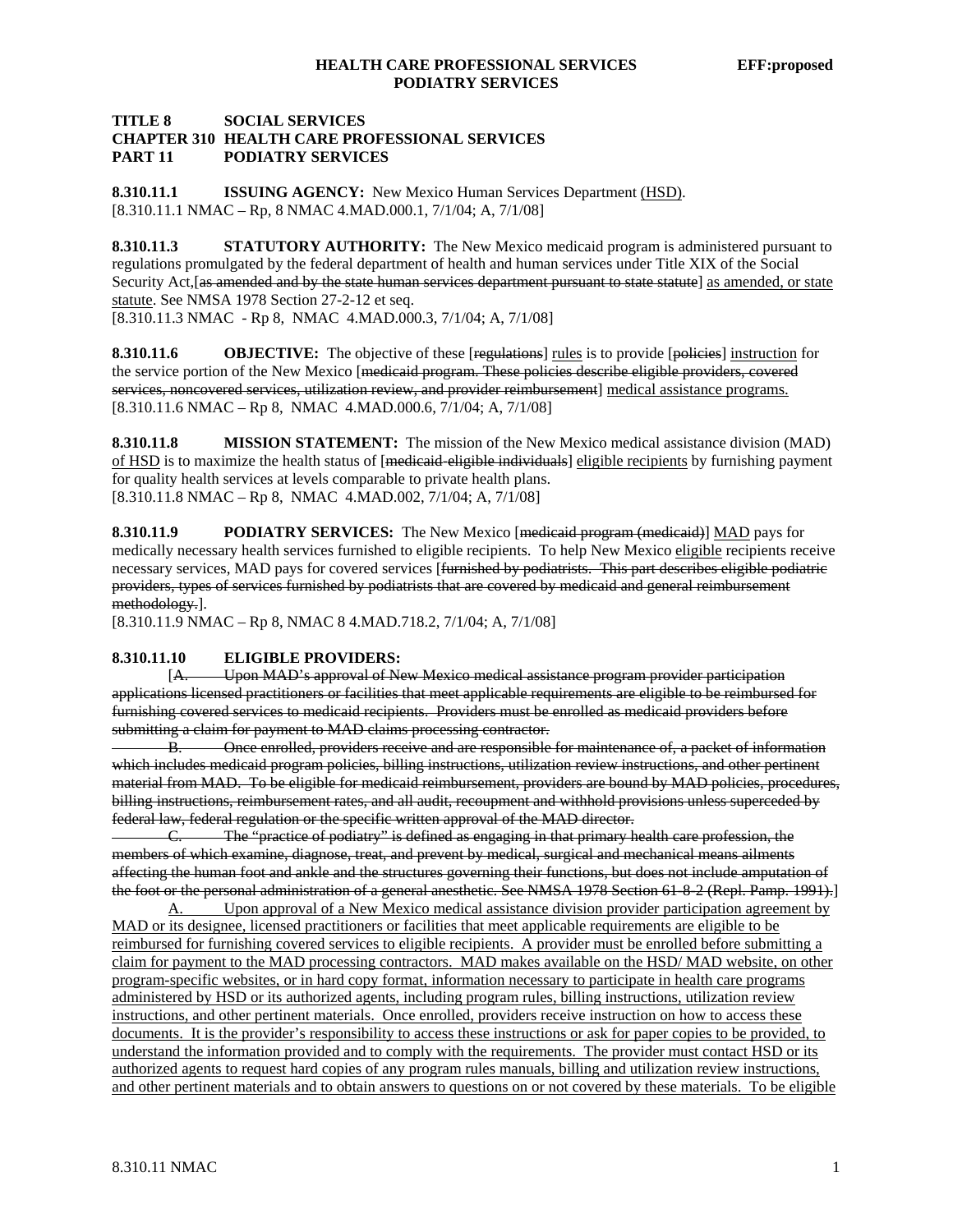for reimbursement, a provider is bound by the provisions of the MAD provider participation agreement, and all applicable statutes, regulations, and executive orders.

 B. The "practice of podiatry" is defined as engaging in that primary health care profession, the members of which examine, diagnose, treat, and prevent by medical, surgical and mechanical means alignments affecting the human foot and ankle and the structures governing their functions, but does not include amputation of the foot or the personal administration of a general anesthetic. See NMSA 1978 Section 61-8-2 (Repl. Pamp. 1991). [8.310.11.10 NMAC – Rp 8, NMAC 4.MAD.718.21, 7/1/04; A, 7/1/08]

#### **8.310.11.1 PROVIDER RESPONSIBILITIES AND REQUIREMENTS:**

 [A. **Recipient eligibility determination:** Providers must verify that services they furnish are provided to eligible recipients.

 (1) Providers may verify eligibility through several mechanisms, including the use of an automated voice response system, contacting the medicaid fiscal agent contractor eligibility help desk, contracting with a medicaid eligibility verification system (MEVS) vendor, or contracting with a medicaid magnetic swipe card vendor. Providers must verify that recipients are eligible and remain eligible for medicaid throughout periods of continued or extended services. By verifying client eligibility, a provider is informed of restrictions that may apply to a recipient's eligibility.

 (2) A recipient becomes financially responsible for a provider claim if the recipient fails to furnish identification before service and MAD denies payment because of the resulting administrative error. Settlement of these claims is between the provider and recipient.

B. **Requirements for updating information:** Providers must furnish MAD or the MAD claims processing contractor with complete information on changes in their address, license, certification, board specialties, corporate name or corporate ownership, and a statement as to the continuing liability of the provider for any recoverable obligation to MAD which occurred or may have occurred prior to any sale, merger, consolidation, dissolution or other disposition of the health care provider or person. MAD or the MAD claims processing contractor must receive this information at least 60 days before the change. Any payment made by MAD based upon erroneous or outdated information is subject to recoupment.]

A. Providers who furnish services to medicaid eligible recipients agree to comply with all federal and state laws and regulations relevant to the provision of medical services [, including but not limited to, Title XIX of the Social Security Act, the Medicare and Medicaid Anti-Fraud Act, and the state Medicaid Fraud Act. Providers also agree to conform to MAD policies and instructions as specified in this manual and its appendices, as updated.] as specified in the MAD provider participation agreement. A provider also agrees to conform to MAD program rules and instructions as specified in this manual and its appendices, and program directions and billing instructions, as updated. A provider is also responsible for following coding manual guidelines and CMS correct coding initiatives, including not improperly unbundling or up-coding services.

 [C.].B. **Documentation requirements:** Providers must maintain records to fully disclose the nature, quality, amount, and medical necessity of services furnished to eligible recipients who are currently receiving or who have received medical services in the past [42 CFR 431.107(b)]. Documentation supporting medical necessity must be legible and available to [medicaid] MAD or its designee upon request.

(1) For foot care services covered  $[by$  virtue] due to the presence of systemic disease, documentation of the clinical condition of the feet should contain sufficient detail to provide evidence that non-professional performance of the service would have been hazardous for the eligible recipient. The eligible recipient's records must include the following:

- (a) a clinical description of the feet; simply listing class findings is insufficient;
- (b) description of co-morbid conditions such as infections or abscesses;
- (c) documentation of appropriate attempts to alleviate conditions that contribute to foot

problems.

 (2) To the extent that management of an underlying systemic disease impacts the need for and/or expected outcome of management of the feet, the status of the systemic disease should be recorded. Documentation is to be repeated in the record as often as necessary to accurately portray the eligible recipient's current condition at the time of billed services.

 (3) For eligible recipients whose foot care is covered due to the presence of a systemic condition that requires active treatment, documentation by the treating physician is to include corroboration of the systemic condition diagnosis and active treatment of the systemic disease.

 (4) Documentation of foot care services to [residents of a nursing homes] an eligible recipient of a nursing home must include a current nursing facility order (dated and signed with date of signature) for routine foot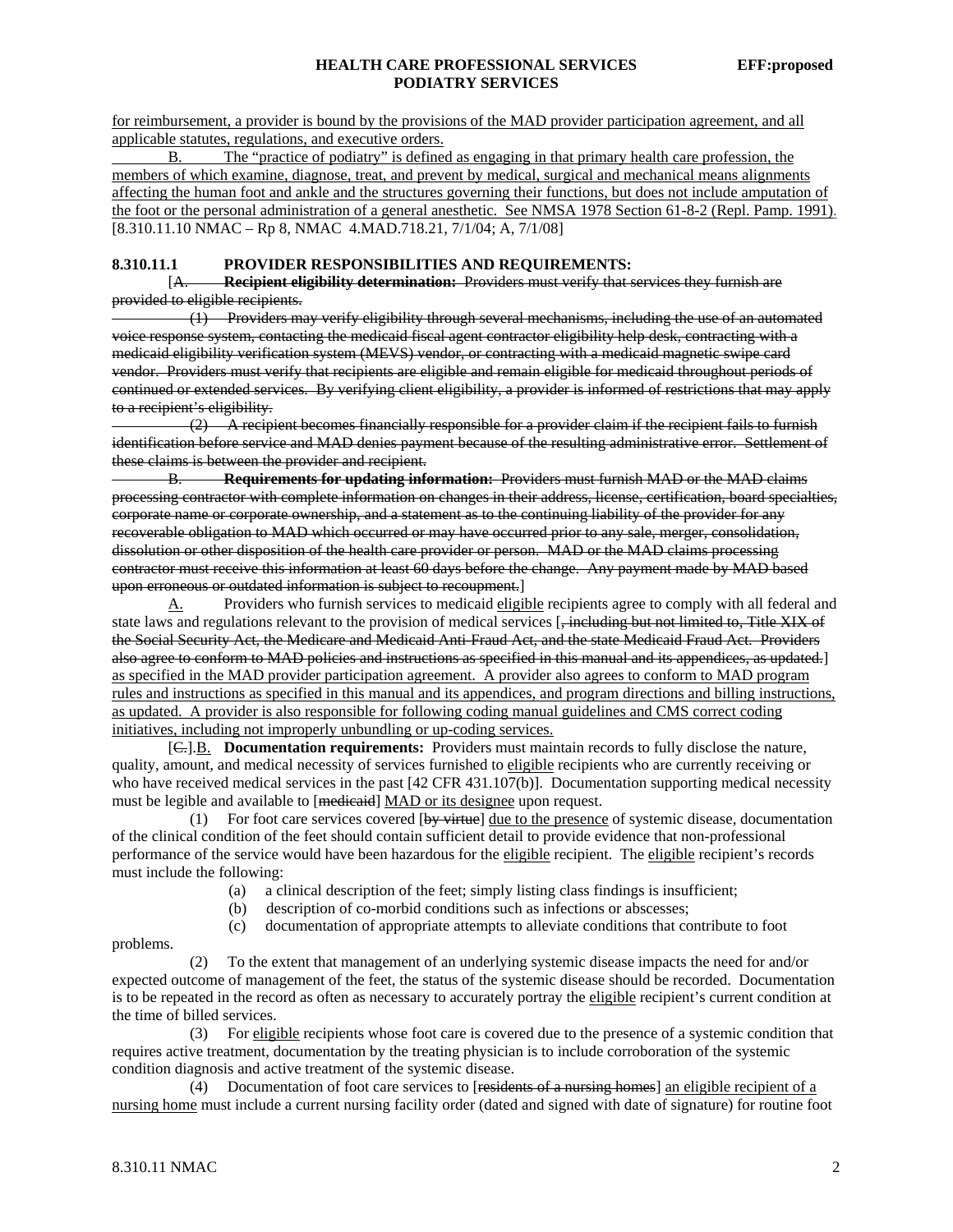care service, issued by the [patient's] eligible recipient's supervising physician, that describes the specific service necessary. Such orders must meet the following requirements:

 (a) the order must be dated and must have been issued by the supervising physician prior to foot care services being rendered;

 (b) telephone or verbal orders not written personally by the supervising physician must be authenticated by the dated physician's signature within 30 calendar days following the issuance of the order;

 (c) the order must be consistent with the attending physician's plan of care; the order must be for medically necessary services to address a specific [patient] eligible recipient's complaint or physical finding;

 (d) routinely issued or "standing" facility orders for routine foot care service and orders for non-specific podiatric services that do not meet the above requirements are insufficient; and

 (e) documentation of foot care services to [residents of nursing homes] an eligible recipient of a nursing home performed solely at the request of the [patient or patient's family/conservator] eligible recipient or their personal representative must include the identity of the person who requested the services and that person's relationship to the [patient] eligible recipient.

 (5) The [patient's] eligible recipient's record must include the location of each lesion treated and specific mention (by number or name) and description of each nail treated.

 (6) For foot care services for [recipients] an eligible recipient with diabetic sensory neuropathy and loss of protective sensation (LOPS), the [patient] eligible recipient's history should include, but is not limited to, how, when and by whom the diagnosis of LOPS was made, as well as any pertinent present and/or past history regarding the feet.

 (7) The eligible recipient's history should include, at the least, an interval history regarding the feet since the previous evaluation for follow-up physician evaluation and management of [a patient] an eligible recipient with diabetic sensory neuropathy resulting in a LOPS.

 (8) For coverage of mycotic nail debridement by reason of the presence of specified conditions, that is, in the absence of a qualifying systemic condition, the medical record [should] must document the following:

 (a) [patient's] eligible recipient's description of the pain including such things as severity, duration, contextual information, modifying factors, specification regarding which nail(s) is painful, etc.;

(b) description of  $[**patient's**]$  eligible recipient's functional limitation due to the nail(s);

(c) description of any secondary infections; and

 (d) description of other modalities of treatment to which debridement or other surgical procedure is adjunctive (in the event that pharmacologic therapy is contraindicated or otherwise not indicated, the nature of the contraindication should be described).

 (9) Debridement must be distinguished from trimming or clipping and records supporting each billed debridement should indicate what portion of the nail was not attached to the nail bed and what portion of the nail was removed.

 (10) Services not substantiated in the eligible recipient's records are subject to recoupment. See 8.351.2 NMAC, *Sanctions And Remedies*.

[8.310.11.11 NMAC - Rp, 8 NMAC 4.MAD.718.22, 7/1/04; A, 7/1/08]

8.310.11.12 COVERED SERVICES: [Medicaid] MAD covers only medically necessary podiatric services furnished by providers, as required by the condition of the eligible recipient. All services must be furnished within the scope and practice of the podiatrist as defined by state law, the New Mexico board of podiatry licensing requirements, and in accordance with applicable federal, state, and local laws and regulations. [Medicaid] MAD covers the following specific podiatry services.

 A. Routine foot care when there is evidence of a systemic condition, circulatory distress or areas of diminished sensation in the feet demonstrated through physical or clinical determination and if the severity meets the class findings (as in Subparagraphs (a) through (c) of Paragraph (2) of Subsection A of 8.310.11.12 NMAC). [Patients] An eligible recipient with diagnoses marked by an asterisk(\*) in the list below must be under the active care of an M.D. or D.O. to qualify for covered routine foot care, and must have been assessed by that provider for the specified condition within six months prior to or 60 calendar days after the routine foot care service. Nurse practitioners, physician assistants and clinical nurse specialists do not satisfy the coverage condition of "active care by a physician".

 (1) The following list of systemic diseases is not all-inclusive and represents the most commonly billed diagnoses which qualify for medically necessary foot care:

- (a) diabetes mellitus\*;
- (b) arteriosclerosis obliterans;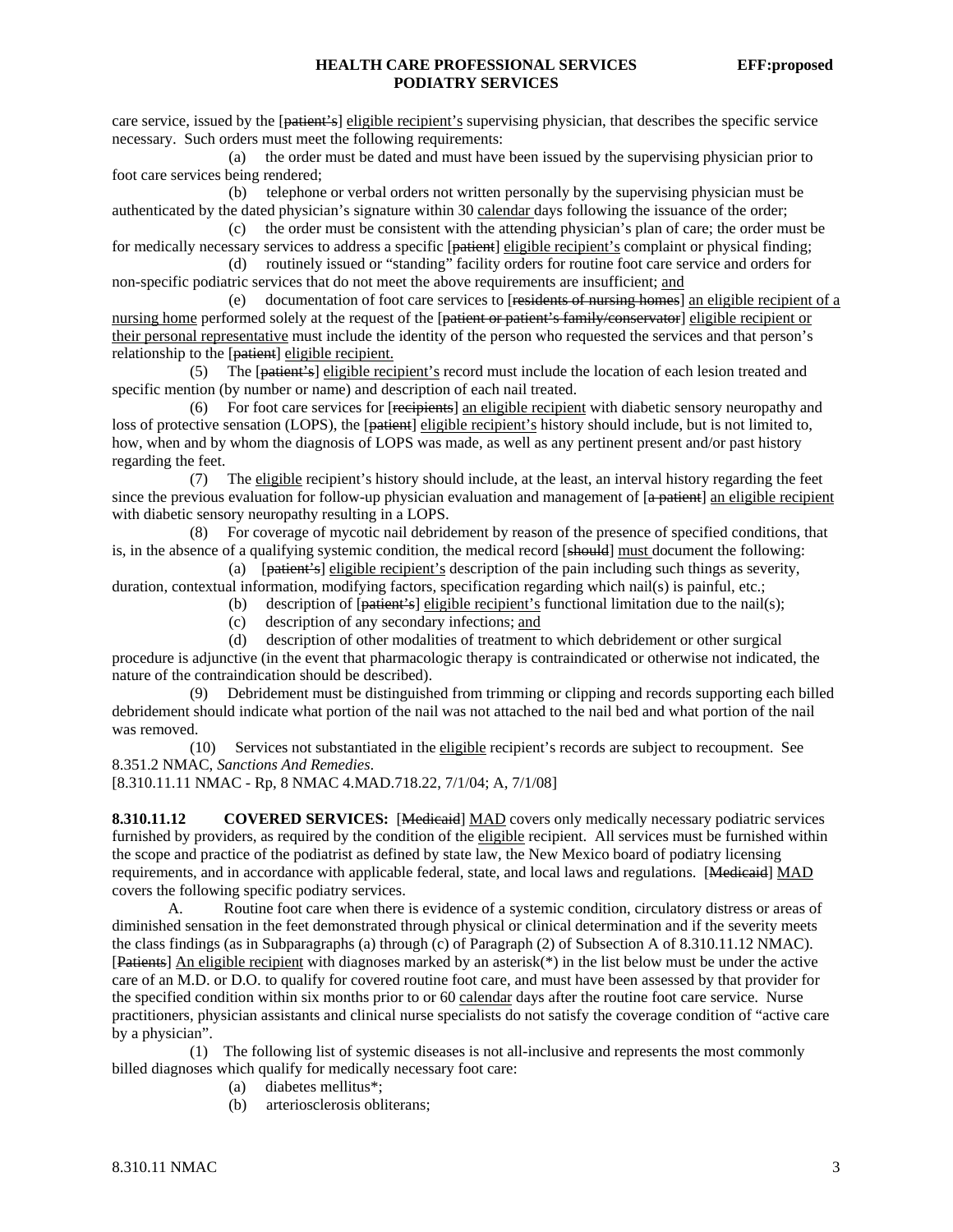#### **HEALTH CARE PROFESSIONAL SERVICES EFF:proposed PODIATRY SERVICES**

- (c) buerger's disease;
- (d) chronic thrombophlebitis\*;
- (e) neuropathies involving the feet associated with:
	- (i) malnutrition and vitamin deficiency\*;
	- (ii) malnutrition (general, pellagra);
	- (iii) alcoholism;
	- (iv) malabsorption (celiac disease, tropical sprue);
	- (v) pernicious anemia;
	- (vi) carcinoma\*;
	- (vii) diabetes mellitus\*;
	- (viii) drugs or toxins\*;
	- (ix) multiple sclerosis\*;
	- (x) uremia (chronic renal disease)\*;
	- (xi) traumatic injury;
	- (xii) leprosy or neurosyphilis;
	- (xiii) hereditary disorders;
	- (xiv) hereditary sensory radicular neuropathy;
	- (x) fabry's disease;
	- (xvi) amyloid neuropathy.

 (2) Routine foot care services can be covered for [patients who have] an eligible recipient who has a systemic condition that can be covered (as in Subparagraphs (a) through (e) of Paragraph (1) of Subsection A of 8.310.11.12 NMAC) and if the severity meets the class findings as follows: one of class A findings; or two of class B findings; or one of the class B findings and two of the following class C findings:

- (a) **class A findings:** non-traumatic amputation of foot or integral skeletal portion thereof.
	- (b) **class B findings:**
		- (i) absent posterior tibial pulse;
		- (ii) absent dorsalis pedis pulse;

 (iii) advanced trophic changes as evidenced by any three of the following: hair growth (decrease or increase); nail changes (thickening); pigmentary changes (discoloring); skin texture (thin, shiny); [and/or] or skin color (rubor or redness).

- (c) **class C findings:**
	- (i) claudication;
	- (ii) temperature changes (e.g., cold feet);
	- (iii) edema;
	- (iv) paresthesias (abnormal spontaneous sensations in the feet);  $[\text{and/or}]$  or
	- (v) burning.

 B. Surgical correction of a subluxated foot structure that is an integral part of the treatment of foot pathology or that is undertaken to improve the function of the foot or to alleviate an associated symptomatic condition, including treatment of bunions, is covered when [a recipient meets the systemic conditions and class findings as required for routine foot care.] medical necessity has been documented. See Subparagraphs (a) through (c) of Paragraph (2) of Subsection A of 8.310.11.12 NMAC. Treatment for bunions is limited to capsular and/or bony surgery. The treatment of subluxation of the foot is defined as partial [discloation] dislocations or displacements of joint surfaces, tendons, ligaments or muscles in the foot.

C. Treatment of warts on the feet.

 D. Treatment of asymptomatic mycotic nails may be covered in the presence of a systemic condition that meets the clinical findings and class findings as required for routine foot care. See Subparagraphs (a) through (c) of Paragraph (2) of Subsection A of 8.310.11.12 NMAC.

 E. Treatment of mycotic nails is covered in the absence of a covered systemic condition if there is clinical evidence of mycosis of the toenail and one or more of the following conditions exist and results from the thickening and dystrophy of the infected nail plate:

- (1) marked, significant limitation;
- (2) pain;  $\left[\frac{\text{and}}{\text{or}}\right]$  or
- (3) secondary infection.

F. Orthopedic shoes and other supportive devices only when the shoe is an integral part of a leg brace or therapeutic shoes furnished to diabetics.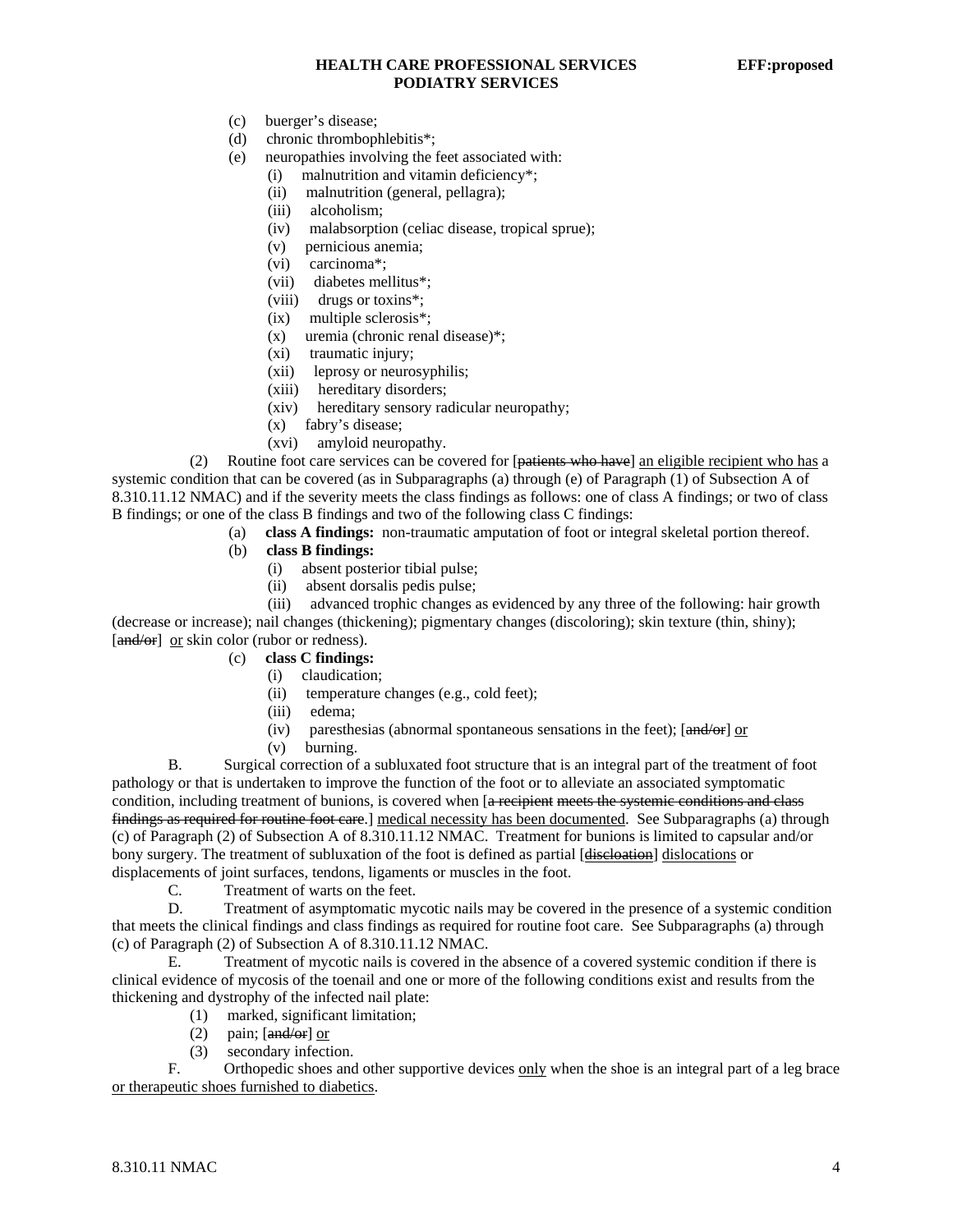#### **HEALTH CARE PROFESSIONAL SERVICES EFF:proposed PODIATRY SERVICES**

G. If the eligible recipient has existing medical condition(s) that would predispose the eligible recipient to complications even with minor procedures, hospitalization for the performance of certain outpatient podiatric services may be covered. All claims related to hospitalization for podiatric procedures are subject to prepayment or post-payment review.

[8.310.11.12 NMAC - Rp, 8 NMAC 4.MAD.718.23, 7/1/04; A, 7/1/08]

**8.310.11.13** INJECTABLE DRUG SERVICES: [Medicaid] MAD covers injectable medications administered by physicians or other healthcare providers furnishing services to [eligible medical recipients] an eligible recipient within their scope of practice.

 $[8.310.11.13 NMAC - N, 7/1/04; A, 7/1/08]$ 

**8.310.11.14 LABORATORY AND DIAGNOSTIC IMAGING SERVICES:** [Medicaid] MAD covers medically necessary laboratory and diagnostic imaging services ordered by practitioners and when furnished by [medicaid providers to eligible Medicaid recipients] eligible providers to an eligible recipient. See 42 CFR Section 440.30.

 A. **Laboratory services:** Podiatrists can bill for medically necessary laboratory services ordered by podiatrists which are either [rperformed] performed by podiatrists or under their supervision. See 8.324.2 NMAC, *Laboratory Services*.

 (1) Professional components associated with clinical laboratory services are payable only when the work is actually performed by pathologists who are not billing for global procedures and the work is for anatomic and surgical pathology only, including cytopathology, histopathology and bone marrow biopsies.

 (2) Specimen collection fees are payable when obtained by venipuncture, arterial stick, or urethral catherization, unless eligible recipients are inpatients of nursing facilities or hospitals.

 B. **Diagnostic imaging services:** Podiatrists can bill for medically necessary diagnostic imaging or radiology services which are either performed by podiatrists or under their supervision. See 8.324.3 NMAC, *Diagnostic Imaging and Therapeutic Radiology Services* [MAD-752]

 (1) The complete procedure includes the technical radiology component and the professional component.

(2) [Medicaid] MAD covers one (1) professional component per imaging procedure.

 (3) Reimbursement for imaging procedures includes all materials and minor services necessary to perform the procedure. [Medicaid] MAD does not pay for kits, films, or supplies, as separate charges. [8.310.11.14 NMAC - Rp, 8 NMAC 4.MAD.718.26, 7/1/04; A, 7/1/08]

**8.310.11.15 NONCOVERED SERVICES:** Podiatric services are subject to the limitations and coverage restrictions which exist for other [medicaid] MAD services. See 8.301.3 NMAC, *General Noncovered Services* [MAD-602]. [Medicaid] MAD does not cover the following specific services or procedures.

A. Routine foot care is not covered except as indicated under "covered services" for [recipients] an eligible recipient with systemic conditions meeting specified class findings. Routine foot care is defined as:

- (1) trimming, cutting, clipping and debriding toenails;
- (2) cutting or removal of corns, calluses, and/or hyperkeratosis;
- (3) other hygienic and preventative maintenance care such as cleaning and soaking of the feet,

application of topical medications, and the use of skin creams to maintain skin tone in either ambulatory or bedfast patients;

foot.

(4) Any other service performed in the absence of localized illness, injury or symptoms involving the

 B. Services directed toward the care or correction of a flat foot condition. "Flat foot" is defined as a condition in which one or more arches of the foot have flattened out..

 C. Orthopedic shoes and other supportive devices for the feet are generally not covered. This exclusion does not apply if the shoe is an integral part of a leg brace or therapeutic shoes furnished to diabetics.

 D. Surgical or nonsurgical treatments undertaken *for the sole purpose* of correcting a subluxated structure in the foot as an isolated condition are not covered. Subluxations of the foot are defined as partial dislocations or displacements of joint surfaces, tendons, ligaments, or muscles of the foot.

 E. [Medicaid] MAD will not reimburse for services that have been denied by medicare for coverage limitations.

[8.310.11.15 NMAC - Rp, 8 NMAC 4.MAD.718.27, 7/1/04; A, 7/1/08]